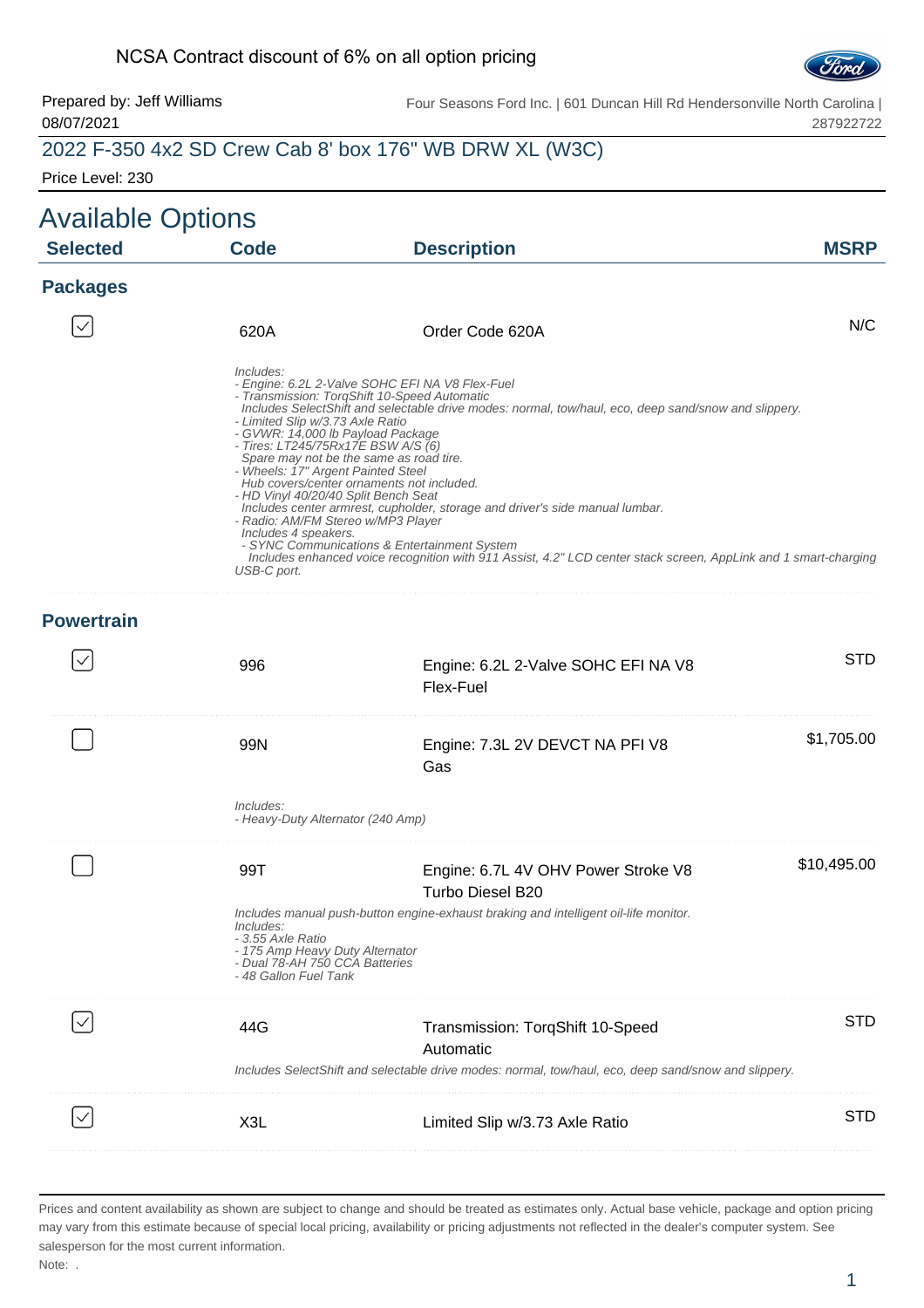

# 2022 F-350 4x2 SD Crew Cab 8' box 176" WB DRW XL (W3C)

Price Level: 230

### Available Options (cont'd) **Selected Code Description MSRP** X35 3.55 Axle Ratio N/C X3K Limited Slip w/3.55 Axle Ratio \$350.00 X4N Limited Slip w/4.10 Axle Ratio \$360.00 X4L Limited Slip w/4.30 Axle Ratio \$350.00 . . . . . . . . . . . . . . .  $\checkmark$ STDGV GVWR: 14,000 lb Payload Package STD NONGV1 GVWR: 13,000 lb Payload Package N/C . . . . . . . . . N/C 68L GVWR: 13,000 lb Payload Package (68L) **Wheels & Tires**  $\checkmark$ TD8 Tires: LT245/75Rx17E BSW A/S (6) STD Spare may not be the same as road tire. TBM Tires: LT245/75Rx17E BSW A/T (6) \$165.00 Spare may not be the same as road tire. 64K Wheels: 17" Argent Painted Steel STD  $\checkmark$ Hub covers/center ornaments not included. 64J Wheels: 17" Forged Polished Aluminum \$600.00 Includes bright hub covers/center ornaments (4 aluminum outer and 2 steel inner). \$380.00 945 Stainless Steel Wheel Covers (Pre-Installed) Front and rear. 512 Spare Tire, Wheel, Carrier & Jack \$295.00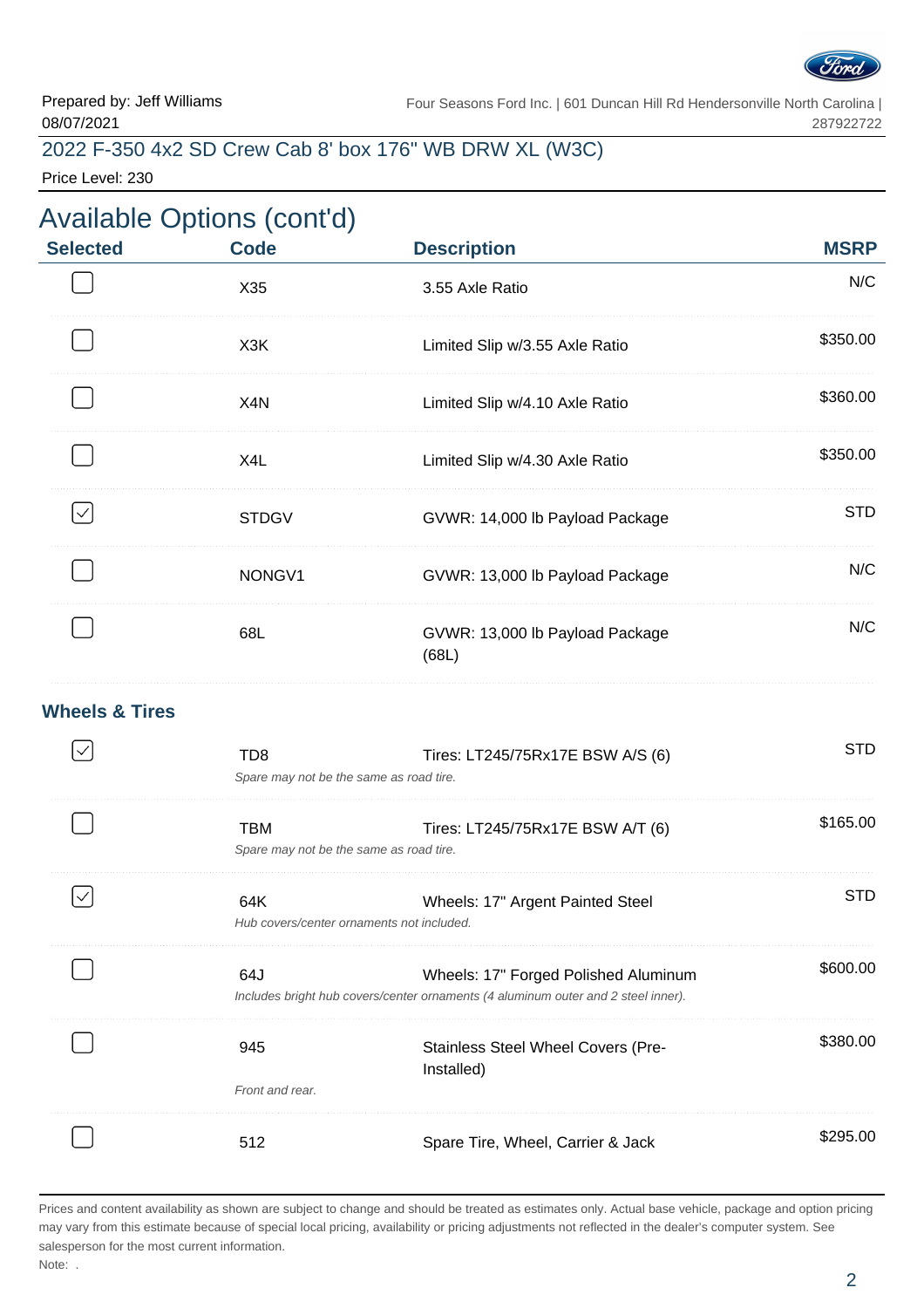

# 2022 F-350 4x2 SD Crew Cab 8' box 176" WB DRW XL (W3C)

Price Level: 230

| Available Options (cont'd)<br><b>Selected</b> | <b>Code</b>                                                                                                                                                                                                                                                                               | <b>Description</b>                                                                                                                                                                                                                                                                                                     | <b>MSRP</b> |
|-----------------------------------------------|-------------------------------------------------------------------------------------------------------------------------------------------------------------------------------------------------------------------------------------------------------------------------------------------|------------------------------------------------------------------------------------------------------------------------------------------------------------------------------------------------------------------------------------------------------------------------------------------------------------------------|-------------|
|                                               | ordered.                                                                                                                                                                                                                                                                                  | Spare tire is standard equipment; becomes optional when (66D) Pickup Box Delete is                                                                                                                                                                                                                                     |             |
| <b>Seats &amp; Seat Trim</b>                  |                                                                                                                                                                                                                                                                                           |                                                                                                                                                                                                                                                                                                                        |             |
|                                               | A                                                                                                                                                                                                                                                                                         | HD Vinyl 40/20/40 Split Bench Seat<br>Includes center armrest, cupholder, storage and driver's side manual lumbar.                                                                                                                                                                                                     | <b>STD</b>  |
|                                               | 1                                                                                                                                                                                                                                                                                         | Cloth 40/20/40 Split Bench Seat<br>Includes center armrest, cupholder, storage and driver's side manual lumbar.                                                                                                                                                                                                        | \$315.00    |
| <b>Other Options</b>                          |                                                                                                                                                                                                                                                                                           |                                                                                                                                                                                                                                                                                                                        |             |
|                                               | 176WB                                                                                                                                                                                                                                                                                     | 176" Wheelbase                                                                                                                                                                                                                                                                                                         | <b>STD</b>  |
|                                               | 96V                                                                                                                                                                                                                                                                                       | XL Value Package                                                                                                                                                                                                                                                                                                       | \$395.00    |
|                                               | Includes:<br>- Chrome Front Bumper<br>- Chrome Rear Step Bumper<br>- Steering Wheel-Mounted Cruise Control                                                                                                                                                                                |                                                                                                                                                                                                                                                                                                                        |             |
|                                               | <b>17S</b><br>Includes STX fender vent badge.<br>Includes:<br>- Bright Hub Covers<br>- Chrome Front Bumper<br>- Chrome Rear Step Bumper<br>- Steering Wheel-Mounted Cruise Control<br>- Wheels: 17" Forged Polished Aluminum                                                              | <b>STX Appearance Package</b><br>Includes bright hub covers/center ornaments (4 aluminum outer and 2 steel inner).                                                                                                                                                                                                     | \$1,825.00  |
|                                               | 90L<br>Includes:<br>- Accessory Delay<br>- Trailer Tow Mirrors w/Power Heated Glass<br>signals.<br>- Advanced Security Pack<br>- Power Locks<br>- Power Tailgate Lock<br>- Power Front & Rear Seat Windows<br>Includes 1-touch up/down driver/passenger window.<br>- Remote Keyless Entry | <b>Power Equipment Group</b><br>Deletes passenger-side lock cylinder. Includes upgraded door trim panel.<br>Includes manual folding, manually telescoping, heated convex spotter mirror and integrated clearance lamps/turn<br>Includes SecuriLock Passive Anti-Theft System (PATS) and inclination/intrusion sensors. | \$1,125.00  |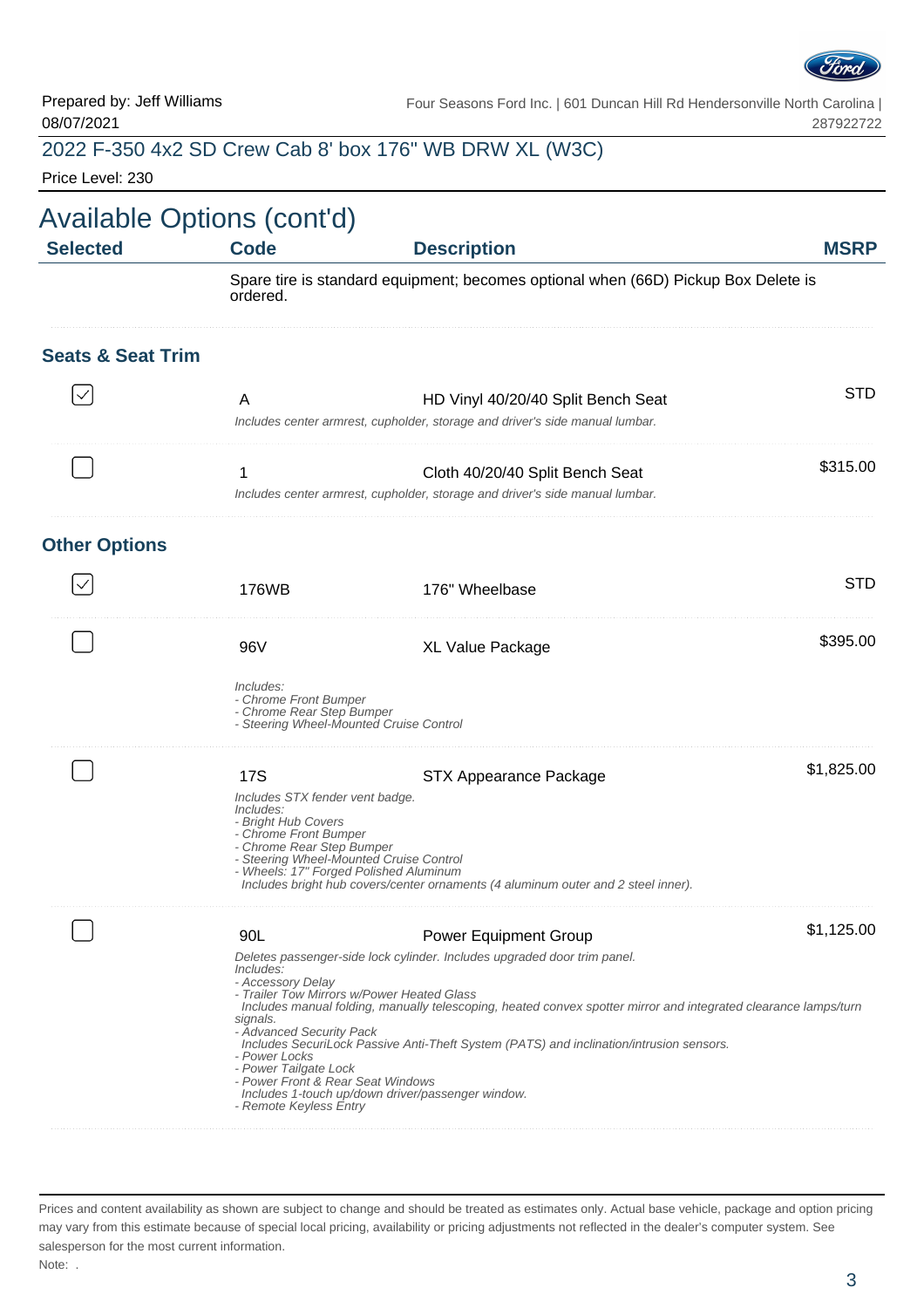

# 2022 F-350 4x2 SD Crew Cab 8' box 176" WB DRW XL (W3C)

Price Level: 230

|                 | <b>Available Options (cont'd)</b> |                                                                                                                                                                                                                                                                                                                                                                                                                                                                                                                                                                                                                                                                                                                                                                                                                                                                                                                                                                                                                                                                                                                                                                                            |              |
|-----------------|-----------------------------------|--------------------------------------------------------------------------------------------------------------------------------------------------------------------------------------------------------------------------------------------------------------------------------------------------------------------------------------------------------------------------------------------------------------------------------------------------------------------------------------------------------------------------------------------------------------------------------------------------------------------------------------------------------------------------------------------------------------------------------------------------------------------------------------------------------------------------------------------------------------------------------------------------------------------------------------------------------------------------------------------------------------------------------------------------------------------------------------------------------------------------------------------------------------------------------------------|--------------|
| <b>Selected</b> | <b>Code</b>                       | <b>Description</b>                                                                                                                                                                                                                                                                                                                                                                                                                                                                                                                                                                                                                                                                                                                                                                                                                                                                                                                                                                                                                                                                                                                                                                         | <b>MSRP</b>  |
|                 | 471                               | Camper Package                                                                                                                                                                                                                                                                                                                                                                                                                                                                                                                                                                                                                                                                                                                                                                                                                                                                                                                                                                                                                                                                                                                                                                             | \$160.00     |
|                 |                                   | Includes extra heavy service front springs (2 up upgrade above the spring computer selected as a consequence of<br>options chosen. Not included if maximum springs have been computer selected as standard equipment) and slide-in<br>camper certification. NOTE 1: Salesperson's Source Book or Ford RV Trailer Towing Guide should be consulted for<br>specific trailer towing or camper limits and corresponding required equipment, axle ratios and model availability.<br>NOTE 2: May result in deterioration of ride quality when vehicle is not equipped with camper.                                                                                                                                                                                                                                                                                                                                                                                                                                                                                                                                                                                                               |              |
|                 | 67H                               | <b>Heavy-Service Front Suspension</b>                                                                                                                                                                                                                                                                                                                                                                                                                                                                                                                                                                                                                                                                                                                                                                                                                                                                                                                                                                                                                                                                                                                                                      | \$125.00     |
|                 |                                   | Package                                                                                                                                                                                                                                                                                                                                                                                                                                                                                                                                                                                                                                                                                                                                                                                                                                                                                                                                                                                                                                                                                                                                                                                    |              |
|                 |                                   | Includes heavy-service front springs (1 up upgrade above the spring computer selected as a consequence of options<br>chosen. Not included if maximum springs have been computer selected as standard equipment). Recommended only<br>on vehicles which will permanently utilize aftermarket equipment such as heavy-duty winches, brush guards or other<br>apparatus which loads the front axle to the specified Gross Axle Weight Rating (GAWR). NOTE 1: Vehicle ride height<br>will increase with the addition of this package. NOTE 2: May result in deterioration of ride quality when vehicle is not<br>equipped with front end utility attachment.                                                                                                                                                                                                                                                                                                                                                                                                                                                                                                                                   |              |
|                 | 66D                               | <b>Pickup Box Delete</b>                                                                                                                                                                                                                                                                                                                                                                                                                                                                                                                                                                                                                                                                                                                                                                                                                                                                                                                                                                                                                                                                                                                                                                   | $-$ \$625.00 |
|                 | Includes:<br>- Rear Bumper Delete | Deletes tie-down hooks, tailgate, rearview camera, 7/4 pin connector and center high-mounted stop lamp (CHMSL)<br>(only on vehicles over 10,000 lbs. GVWR). Incomplete vehicle package - requires further manufacture and<br>certification by a final stage manufacturer. In addition, Ford urges manufacturers to follow the recommendations of the<br>Ford Incomplete Vehicle Manual and the Ford Truck Body Builder's Layout Book (and applicable supplements).<br>- Spare Wheel, Tire, Carrier & Jack Delete                                                                                                                                                                                                                                                                                                                                                                                                                                                                                                                                                                                                                                                                           |              |
|                 | 98F                               | <b>CNG/Propane Gaseous Engine Prep</b>                                                                                                                                                                                                                                                                                                                                                                                                                                                                                                                                                                                                                                                                                                                                                                                                                                                                                                                                                                                                                                                                                                                                                     | \$315.00     |
|                 |                                   | Package                                                                                                                                                                                                                                                                                                                                                                                                                                                                                                                                                                                                                                                                                                                                                                                                                                                                                                                                                                                                                                                                                                                                                                                    |              |
|                 |                                   | Includes hardened engine intake valves, valve seats and bi-fuel manifold. Note: This package does not include<br>CNG/propane fuel tanks, lines, etc. Vehicle will be equipped with the standard factory gasoline fuel system. Additional<br>equipment combined with certified calibration reflash is required, from an external upfitter, to convert the vehicle to a<br>CNG/propane fueled vehicle. See Alternative Fuel Buyers Guide: www.ford.com/altfuelbuyersguide. Ford Motor<br>Company does not provide an exhaust or evaporative emissions certificate with this option when converted to use<br>CNG or propane fuel. Ford does not represent that a vehicle converted to use CNG or propane will comply with all<br>applicable U.S. or Canadian safety standards. It is the responsibility of the final stage manufacturer (body-builder,<br>installer, alterer or subsequent stage manufacturer) to determine that any vehicle converted to use CNG or propane<br>complies with U.S. Federal, California or Canadian exhaust and evaporative emission requirements, Federal fuel<br>economy standards, U.S. and Canadian safety standards, labeling and any other requirements. |              |
|                 | 41H                               | <b>Engine Block Heater</b>                                                                                                                                                                                                                                                                                                                                                                                                                                                                                                                                                                                                                                                                                                                                                                                                                                                                                                                                                                                                                                                                                                                                                                 | \$100.00     |
|                 | 62R                               | <b>Transmission Power Take-Off Provision</b>                                                                                                                                                                                                                                                                                                                                                                                                                                                                                                                                                                                                                                                                                                                                                                                                                                                                                                                                                                                                                                                                                                                                               | \$280.00     |
|                 |                                   | Includes transmission mounted live drive and stationary mode PTO.                                                                                                                                                                                                                                                                                                                                                                                                                                                                                                                                                                                                                                                                                                                                                                                                                                                                                                                                                                                                                                                                                                                          |              |
|                 | 86A                               |                                                                                                                                                                                                                                                                                                                                                                                                                                                                                                                                                                                                                                                                                                                                                                                                                                                                                                                                                                                                                                                                                                                                                                                            | \$250.00     |
|                 |                                   | Engine Idle Shut Down - 5 Minutes<br>After a predetermined period, the engine PCM automatically shuts down the engine and triggers the accessory<br>module to shutdown power to the accessories to minimize battery drain.                                                                                                                                                                                                                                                                                                                                                                                                                                                                                                                                                                                                                                                                                                                                                                                                                                                                                                                                                                 |              |
|                 | 86B                               | Engine Idle Shut Down - 10 Minutes                                                                                                                                                                                                                                                                                                                                                                                                                                                                                                                                                                                                                                                                                                                                                                                                                                                                                                                                                                                                                                                                                                                                                         | \$250.00     |

Prices and content availability as shown are subject to change and should be treated as estimates only. Actual base vehicle, package and option pricing may vary from this estimate because of special local pricing, availability or pricing adjustments not reflected in the dealer's computer system. See salesperson for the most current information. Note: .

4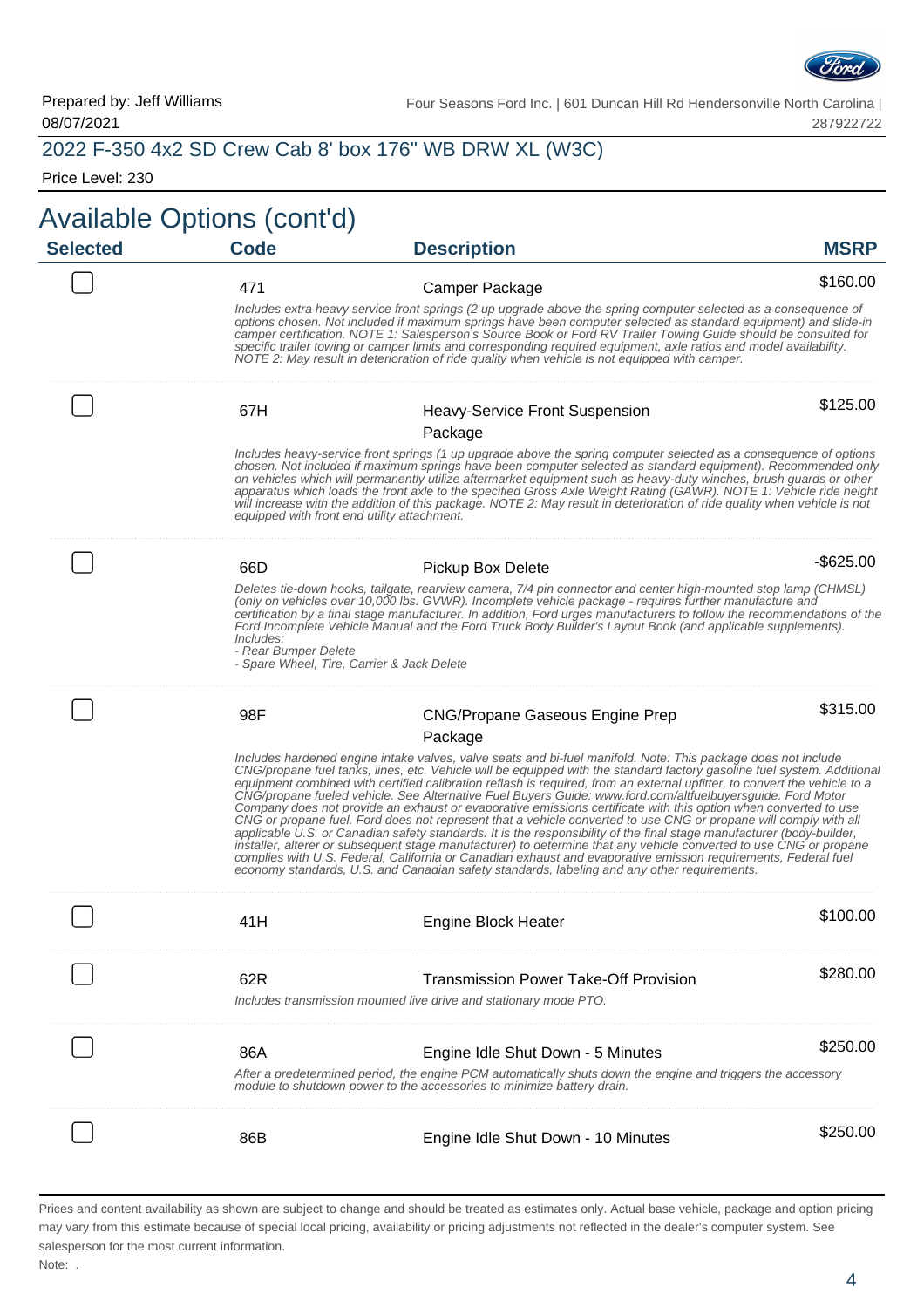

# 2022 F-350 4x2 SD Crew Cab 8' box 176" WB DRW XL (W3C)

Price Level: 230

| <b>MSRP</b> | <b>Description</b>                                                                                                                                                                    | <b>Code</b> | <b>Selected</b> |
|-------------|---------------------------------------------------------------------------------------------------------------------------------------------------------------------------------------|-------------|-----------------|
|             | After a predetermined period, the engine PCM automatically shuts down the engine and triggers the accessory<br>module to shutdown power to the accessories to minimize battery drain. |             |                 |
| \$250.00    | Engine Idle Shut Down - 15 Minutes                                                                                                                                                    | 86C         |                 |
|             | After a predetermined period, the engine PCM automatically shuts down the engine and triggers the accessory<br>module to shutdown power to the accessories to minimize battery drain. |             |                 |
| \$250.00    | Engine Idle Shut Down - 20 Minutes                                                                                                                                                    | 86D         |                 |
|             | After a predetermined period, the engine PCM automatically shuts down the engine and triggers the accessory<br>module to shutdown power to the accessories to minimize battery drain. |             |                 |
| \$250.00    | <b>Operator Commanded Regeneration</b>                                                                                                                                                | 98R         |                 |
|             | (OCR)                                                                                                                                                                                 |             |                 |
| \$210.00    | Dual 78 AH Battery                                                                                                                                                                    | 86M         |                 |
| \$75.00     | <b>BoxLink</b>                                                                                                                                                                        | 66B         |                 |
| \$115.00    | Audible Lane Departure Warning                                                                                                                                                        | 60C         |                 |
| \$540.00    | Blind Spot Information System (BLIS)                                                                                                                                                  | 60B         |                 |
|             | Includes cross-traffic alert and trailer tow (BLIS sensor in taillamp).                                                                                                               |             |                 |
| Variable    | <b>Pre-Collision Assist</b>                                                                                                                                                           | 94P         |                 |
|             | Includes Automatic Emergency Braking (AEB), automatic high beam and forward collision warning.                                                                                        |             |                 |
| \$85.00     | 240 Amp Alternator                                                                                                                                                                    | 67日         |                 |
| \$115.00    | 397 Amp Alternator                                                                                                                                                                    | 67B         |                 |
| \$60.00     | <b>LED Box Lighting</b>                                                                                                                                                               | 66L         |                 |
|             | Includes LED Center High-Mounted Stop Lamp (CHMSL).                                                                                                                                   |             |                 |
| \$500.00    | 5th Wheel/Gooseneck Hitch Prep                                                                                                                                                        | 53W         |                 |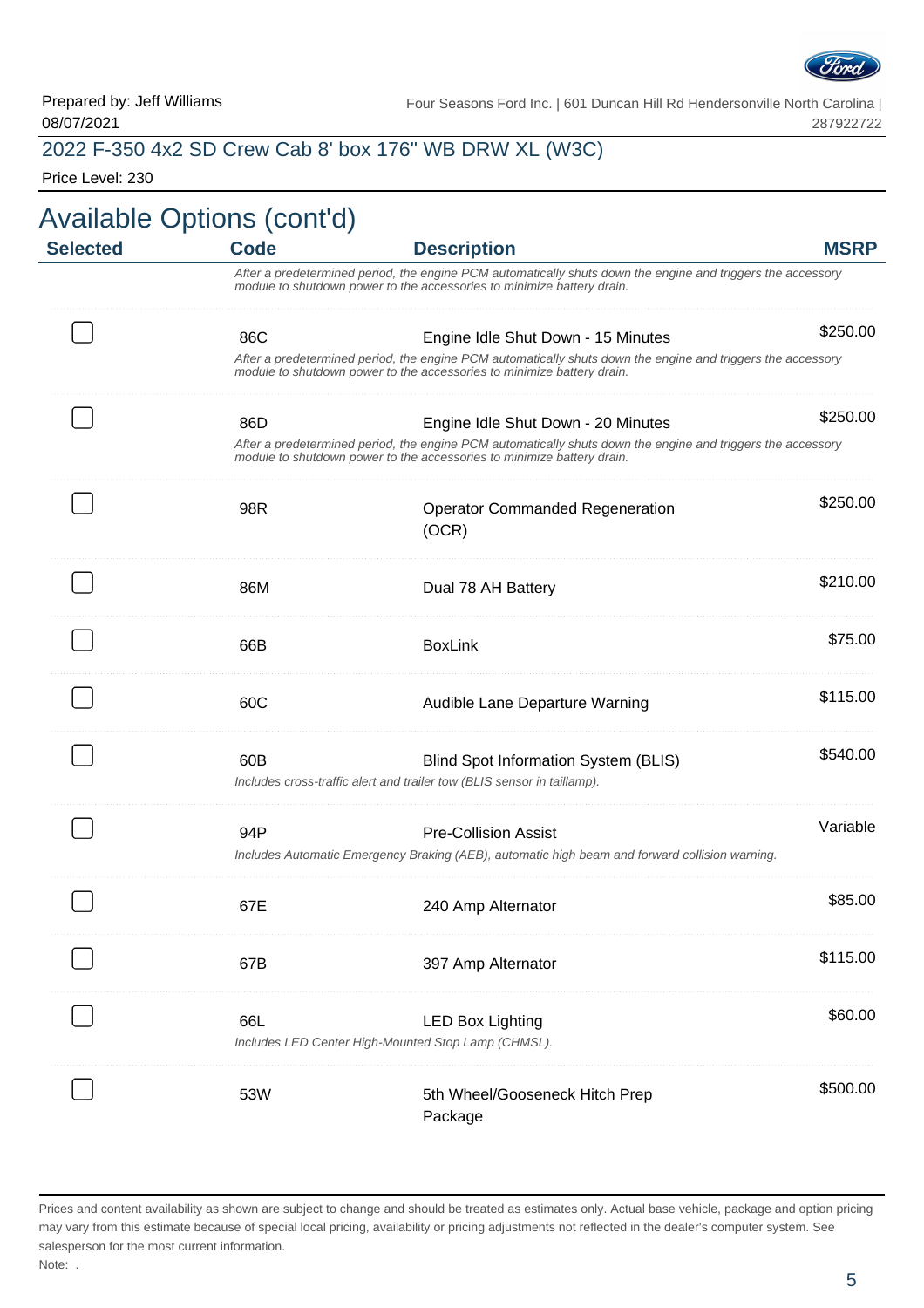

# 2022 F-350 4x2 SD Crew Cab 8' box 176" WB DRW XL (W3C)

Price Level: 230

# Available Options (cont'd)

| <b>Selected</b> | <b>Code</b>                                                                                                     | <b>Description</b>                                                                                                                                                                                                                                                                                                                                                                                                                                                                                                                                                                                                                                                                                                                                                                                                                                                                                                                                                                                                                                                                                                                                                                                                                                                                                                                                                                                                                                                                                                                                                                                                                               | <b>MSRP</b> |
|-----------------|-----------------------------------------------------------------------------------------------------------------|--------------------------------------------------------------------------------------------------------------------------------------------------------------------------------------------------------------------------------------------------------------------------------------------------------------------------------------------------------------------------------------------------------------------------------------------------------------------------------------------------------------------------------------------------------------------------------------------------------------------------------------------------------------------------------------------------------------------------------------------------------------------------------------------------------------------------------------------------------------------------------------------------------------------------------------------------------------------------------------------------------------------------------------------------------------------------------------------------------------------------------------------------------------------------------------------------------------------------------------------------------------------------------------------------------------------------------------------------------------------------------------------------------------------------------------------------------------------------------------------------------------------------------------------------------------------------------------------------------------------------------------------------|-------------|
|                 | box).                                                                                                           | Includes 5 pickup bed attachment points with plugs, 1 frame under-bed cross member and 1 integrated 7-pin<br>connector on driver's side pickup bed wall. 5th wheel hitch compatibility: the 5th Wheel/Gooseneck Prep Package<br>(53W) is compatible with the factory orderable 5th Wheel Hitch Kits (15K and 15L) and dealer-installed Ford<br>accessories 5th Wheel Hitch Kit by Reese - part #BC3Z-19D520-A (8ft box only). The prep package is also<br>compatible with Reese Signature Series 5th wheel hitch kits updated with a new Leg Service Kit - part #BC3Z-<br>A00A25-A (8ft box only). The 5th Wheel Hitch Kit (15K), 5th Wheel Hitch Kit (15L) and dealer-installed Ford<br>accessories 5th Wheel Hitch Kit by Reese - part #BC3Z-19D520-A is not released to the short box (6.75ft box).<br>NOTE: the short pickup box provides less clearance between the cab and 5th wheel trailer compared to long box<br>pickups. The receiver centerline of the hitch should be mounted at least 2" forward from the rear-axle of the truck<br>chassis. When selecting a trailer and tow vehicle, it's critical that this combination provide clearance between the cab<br>and tow vehicle for turns up to and including 90 degrees. Failure to follow this recommendation could result in the<br>trailer contacting the cab of the tow vehicle during tight turns. Gooseneck hitch compatibility: the 5th<br>Wheel/Gooseneck Prep Package (53W) is compatible only with the factory orderable Gooseneck Hitch Kit (15J) or<br>dealer-installed Ford customer accessories Gooseneck Hitch by Reese - part #BC3Z-19F503-A (8ft box and 6.75 ft |             |
|                 | 18B                                                                                                             | <b>Platform Running Boards</b>                                                                                                                                                                                                                                                                                                                                                                                                                                                                                                                                                                                                                                                                                                                                                                                                                                                                                                                                                                                                                                                                                                                                                                                                                                                                                                                                                                                                                                                                                                                                                                                                                   | \$445.00    |
|                 | <b>18C</b>                                                                                                      | 6" Angular Chrome Step Bar                                                                                                                                                                                                                                                                                                                                                                                                                                                                                                                                                                                                                                                                                                                                                                                                                                                                                                                                                                                                                                                                                                                                                                                                                                                                                                                                                                                                                                                                                                                                                                                                                       | \$695.00    |
|                 | 59H                                                                                                             | Center High-Mounted Stop Lamp<br>(CHMSL)                                                                                                                                                                                                                                                                                                                                                                                                                                                                                                                                                                                                                                                                                                                                                                                                                                                                                                                                                                                                                                                                                                                                                                                                                                                                                                                                                                                                                                                                                                                                                                                                         | N/C         |
|                 |                                                                                                                 | CHMSL is deleted from vehicles over 10,000 lbs GVWR with 66D Pickup Box Delete; replaced with a black cover; to<br>add CHMSL with 66D Pickup Box Delete select 59H, CHMSL is standard under all other conditions.                                                                                                                                                                                                                                                                                                                                                                                                                                                                                                                                                                                                                                                                                                                                                                                                                                                                                                                                                                                                                                                                                                                                                                                                                                                                                                                                                                                                                                |             |
|                 | 153                                                                                                             | <b>Front License Plate Bracket</b>                                                                                                                                                                                                                                                                                                                                                                                                                                                                                                                                                                                                                                                                                                                                                                                                                                                                                                                                                                                                                                                                                                                                                                                                                                                                                                                                                                                                                                                                                                                                                                                                               | N/C         |
|                 |                                                                                                                 | Standard in states requiring 2 license plates and optional to all others.                                                                                                                                                                                                                                                                                                                                                                                                                                                                                                                                                                                                                                                                                                                                                                                                                                                                                                                                                                                                                                                                                                                                                                                                                                                                                                                                                                                                                                                                                                                                                                        |             |
|                 | 872                                                                                                             | Rear View Camera & Prep Kit                                                                                                                                                                                                                                                                                                                                                                                                                                                                                                                                                                                                                                                                                                                                                                                                                                                                                                                                                                                                                                                                                                                                                                                                                                                                                                                                                                                                                                                                                                                                                                                                                      | \$415.00    |
|                 | instructions and electrochromic mirror.                                                                         | Pre-installed content includes cab wiring, frame wiring to the rear most cross member and video display with 4"<br>display. Upfitters kit includes camera with mounting bracket, 14' jumper wire and camera mounting, aiming                                                                                                                                                                                                                                                                                                                                                                                                                                                                                                                                                                                                                                                                                                                                                                                                                                                                                                                                                                                                                                                                                                                                                                                                                                                                                                                                                                                                                     |             |
|                 | 873                                                                                                             | <b>Rear CHMSL Camera</b>                                                                                                                                                                                                                                                                                                                                                                                                                                                                                                                                                                                                                                                                                                                                                                                                                                                                                                                                                                                                                                                                                                                                                                                                                                                                                                                                                                                                                                                                                                                                                                                                                         | \$200.00    |
|                 | video camera.                                                                                                   | Display in center stack screen. Includes LED Center High-Mounted Stop Lamp (CHMSL) with cargo light and rear                                                                                                                                                                                                                                                                                                                                                                                                                                                                                                                                                                                                                                                                                                                                                                                                                                                                                                                                                                                                                                                                                                                                                                                                                                                                                                                                                                                                                                                                                                                                     |             |
|                 | 53R                                                                                                             | Pro Trailer Backup Assist                                                                                                                                                                                                                                                                                                                                                                                                                                                                                                                                                                                                                                                                                                                                                                                                                                                                                                                                                                                                                                                                                                                                                                                                                                                                                                                                                                                                                                                                                                                                                                                                                        | \$1,655.00  |
|                 | Includes:<br>- Lane Departure Warning<br>- Ultimate Trailer Tow Camera System<br>center high-mounted stop lamp. | Includes rear view camera, 360 degree camera system, rear CHMSL camera, trailer reverse guidance and LED                                                                                                                                                                                                                                                                                                                                                                                                                                                                                                                                                                                                                                                                                                                                                                                                                                                                                                                                                                                                                                                                                                                                                                                                                                                                                                                                                                                                                                                                                                                                         |             |
|                 | 85G                                                                                                             | Tailgate Step & Handle                                                                                                                                                                                                                                                                                                                                                                                                                                                                                                                                                                                                                                                                                                                                                                                                                                                                                                                                                                                                                                                                                                                                                                                                                                                                                                                                                                                                                                                                                                                                                                                                                           | \$375.00    |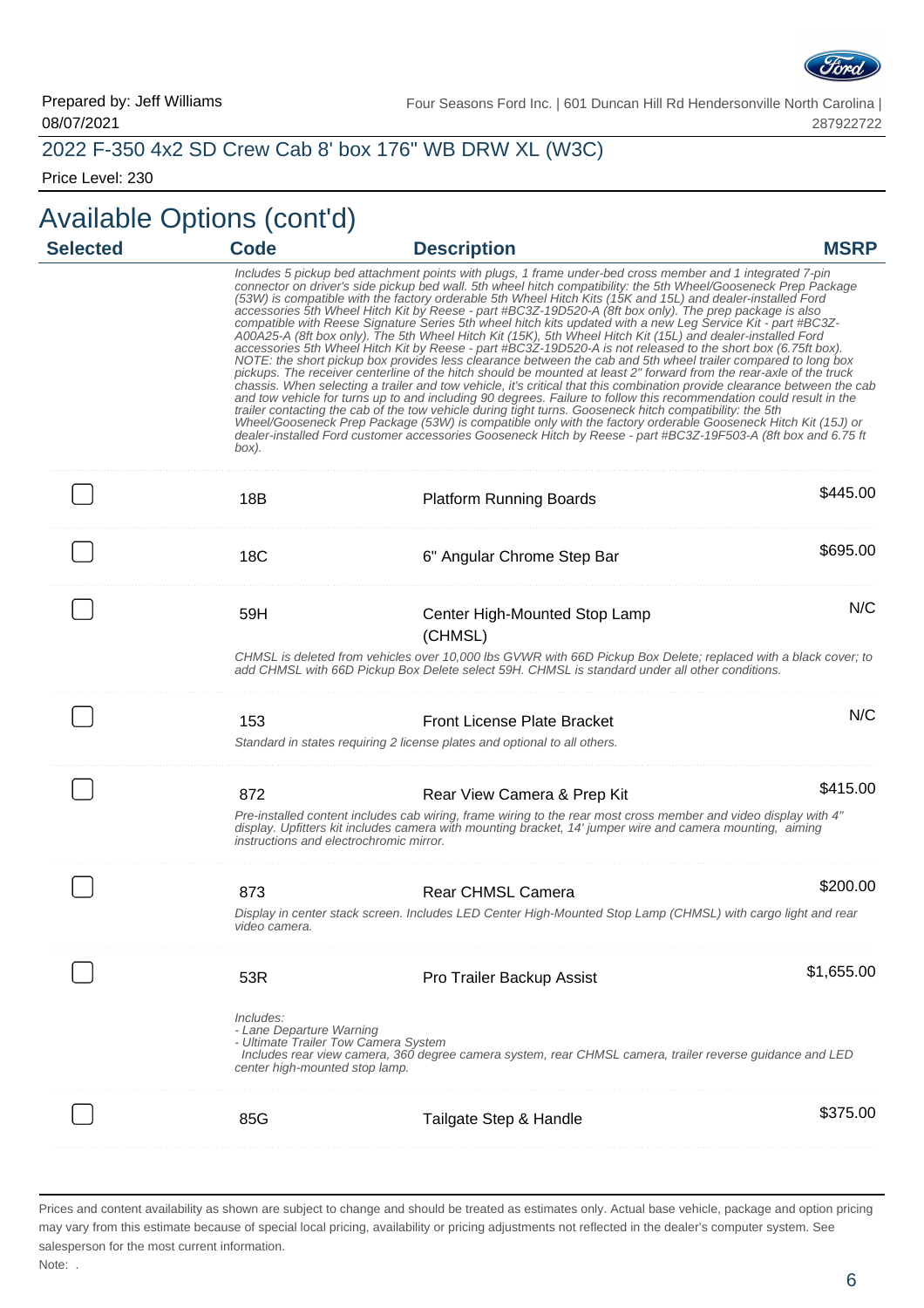

### 2022 F-350 4x2 SD Crew Cab 8' box 176" WB DRW XL (W3C)

Price Level: 230

### Available Options (cont'd) **Selected Code Description MSRP** 85S **Tough Bed Spray-In Bedliner** \$595.00 Includes tailgate-guard, black box bed tie-down hooks and black bed attachment bolts. PAINT Monotone Paint Application STD  $\checkmark$ 43B **Fixed Rear-Window w/Defrost** \$60.00 . . . . . . . . . . . . . 435 Power-Sliding Rear-Window w/Defrost \$405.00 924 **Privacy Glass Bullet Contract Contract Contract Contract Contract Contract Contract Contract Contract Contract Contract Contract Contract Contract Contract Contract Contract Contract Contract Contract Contract Contr** 43C 110V/400W Outlet \$175.00 Includes 1 in-dash mounted outlet. \$60.00 16F Color-Coordinated Full Carpet w/Floor Mats 41A Rapid-Heat Supplemental Cab Heater \$250.00 Includes: - 397 Amp Alternator 76S **Remote Start System 1996 Remote Start System** . . . . . . . . . . . . . . . . 66S 5165.00 Located in overhead console.  $\checkmark$ 587 Radio: AM/FM Stereo w/MP3 Player STD Includes 4 speakers. Includes: - SYNC Communications & Entertainment System Includes enhanced voice recognition with 911 Assist, 4.2" LCD center stack screen, AppLink and 1 smart-charging USB-C port. \$450.00 913 SYNC 3 Communications & Entertainment System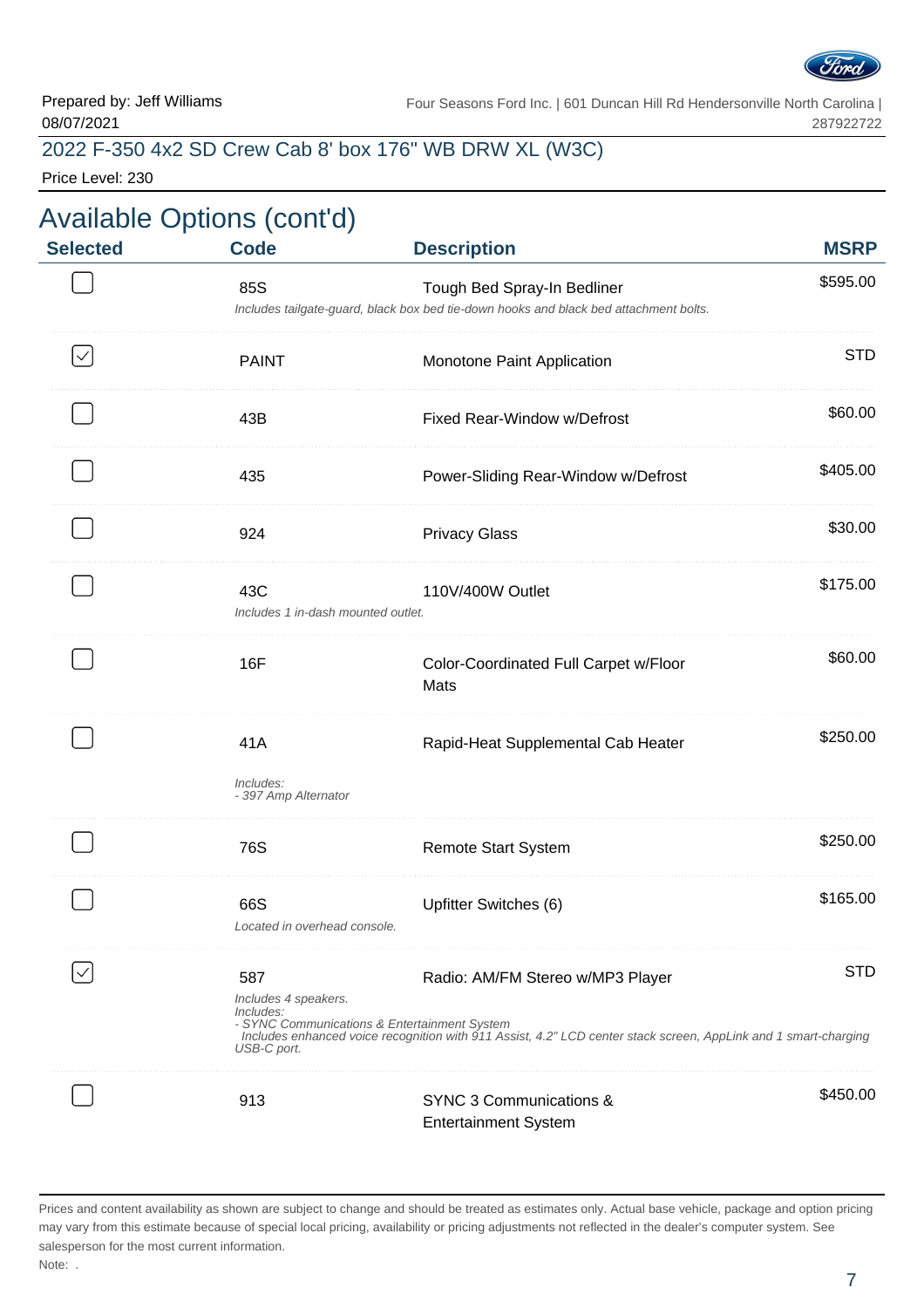

# 2022 F-350 4x2 SD Crew Cab 8' box 176" WB DRW XL (W3C)

Price Level: 230

# Available Options (cont'd)

| <b>Selected</b> | <b>Code</b>                       | <b>Description</b>                                                                                                                                                                                                                                                                                                                                                                                                                                                                                                                                                                                                                                                                                                       | <b>MSRP</b> |
|-----------------|-----------------------------------|--------------------------------------------------------------------------------------------------------------------------------------------------------------------------------------------------------------------------------------------------------------------------------------------------------------------------------------------------------------------------------------------------------------------------------------------------------------------------------------------------------------------------------------------------------------------------------------------------------------------------------------------------------------------------------------------------------------------------|-------------|
|                 |                                   | Includes enhanced voice recognition, 8" LCD capacitive touch screen in center stack with swipe capability, pinch-to-<br>zoom capability included with available voice-activated touchscreen navigation system, 4.2" productivity screen in IP<br>cluster, AppLink, 911 Assist, Apple CarPlay and Android Auto capability and 2 smart charging USB-C ports.                                                                                                                                                                                                                                                                                                                                                               |             |
|                 | 39S                               | Sirius XM Radio                                                                                                                                                                                                                                                                                                                                                                                                                                                                                                                                                                                                                                                                                                          | \$185.00    |
|                 | trademarks of SiriusXM Radio Inc. | Includes a 3-month prepaid subscription and 1 I/P mounted center speaker. Service is not available in Alaska and<br>Hawaii. SiriusXM audio and data services each require a subscription sold separately, or as a package, by SiriusXM<br>Radio Inc. If you decide to continue service after your trial, the subscription plan you choose will automatically renew<br>thereafter and you will be charged according to your chosen payment method at then-current rates. Fees and taxes<br>apply. To cancel you must call SiriusXM at 1-866-635-2349. See SiriusXM Customer Agreement for complete terms<br>at www.siriusxm.com. All fees and programming subject to change. SiriusXM and all related marks and logos are |             |
|                 | 62X                               | Aluminum Crossbed Toolbox (Pre-<br>Installed)                                                                                                                                                                                                                                                                                                                                                                                                                                                                                                                                                                                                                                                                            | \$575.00    |
|                 | Defender Series by Weather Guard. |                                                                                                                                                                                                                                                                                                                                                                                                                                                                                                                                                                                                                                                                                                                          |             |
|                 | 62Y                               | Premium Aluminum Crossbed Toolbox<br>(Pre-Installed)                                                                                                                                                                                                                                                                                                                                                                                                                                                                                                                                                                                                                                                                     | \$790.00    |
|                 | Model #127-0-02 by Weather Guard. |                                                                                                                                                                                                                                                                                                                                                                                                                                                                                                                                                                                                                                                                                                                          |             |
|                 | 52R                               | Stowable Loading Ramps (Pre-<br>Installed)                                                                                                                                                                                                                                                                                                                                                                                                                                                                                                                                                                                                                                                                               | \$695.00    |
|                 | Requires second unit body.        |                                                                                                                                                                                                                                                                                                                                                                                                                                                                                                                                                                                                                                                                                                                          |             |
|                 | 91S                               | Amber 360 Degree LED Warn Strobes<br>(Pre-Installed)                                                                                                                                                                                                                                                                                                                                                                                                                                                                                                                                                                                                                                                                     | \$675.00    |
|                 | Includes dual beacon.             |                                                                                                                                                                                                                                                                                                                                                                                                                                                                                                                                                                                                                                                                                                                          |             |
|                 | 91G                               | Amber-Wht 360 Deg LED Warn<br>Strobes (Pre-Installed)                                                                                                                                                                                                                                                                                                                                                                                                                                                                                                                                                                                                                                                                    | \$725.00    |
|                 | Includes dual beacon              |                                                                                                                                                                                                                                                                                                                                                                                                                                                                                                                                                                                                                                                                                                                          |             |
|                 | 87H                               | <b>Black Molded Hood Deflector (Pre-</b><br>Installed)                                                                                                                                                                                                                                                                                                                                                                                                                                                                                                                                                                                                                                                                   | \$130.00    |
|                 | 85L                               | Drop-In Bedliner (Pre-Installed)                                                                                                                                                                                                                                                                                                                                                                                                                                                                                                                                                                                                                                                                                         | \$350.00    |
|                 | 21D                               | Soft Folding Tonneau Pickup Box<br>Cover (Pre-Installed)                                                                                                                                                                                                                                                                                                                                                                                                                                                                                                                                                                                                                                                                 | \$525.00    |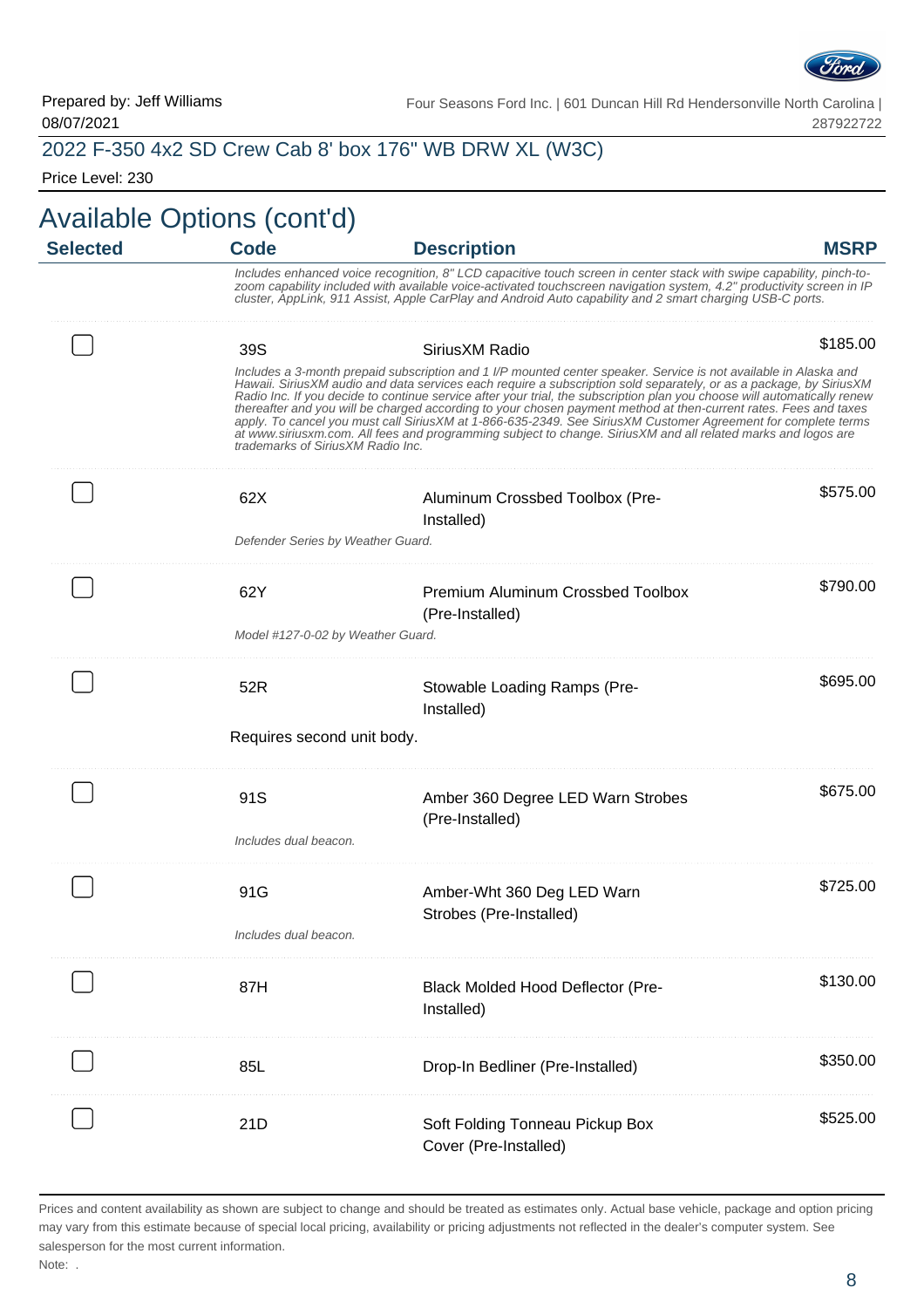

# 2022 F-350 4x2 SD Crew Cab 8' box 176" WB DRW XL (W3C)

Price Level: 230

| <b>Selected</b> | <b>Available Options (cont'd)</b><br><b>Code</b> | <b>Description</b>                                       | <b>MSRP</b> |
|-----------------|--------------------------------------------------|----------------------------------------------------------|-------------|
|                 | 21E                                              | Hard Folding Tonneau Pickup Box<br>Cover (Pre-Installed) | \$995.00    |
|                 | 21J                                              | Retractable Tonneau Pickup Box Cover<br>(Pre-Installed)  | \$1,695.00  |
|                 | 61L                                              | Front Wheel Well Liners (Pre-Installed)                  | \$180.00    |
|                 | 87B                                              | <b>Bed Step</b>                                          | \$325.00    |
|                 | 85M                                              | Bed Mat (Pre-Installed)                                  | \$150.00    |
|                 | 61S                                              | Front Splash Guards/Mud Flaps (Pre-<br>Installed)        | \$130.00    |
|                 | 62S                                              | Rear Splash Guards/Mud Flaps (Pre-<br>Installed)         | N/C         |
|                 | 76C                                              | Exterior Backup Alarm (Pre-Installed)                    | \$140.00    |
|                 | 15J                                              | Gooseneck Hitch Kit (Pre-Installed)                      | \$250.00    |
|                 | 15K                                              | 32.5K 5th Wheel Hitch Kit (Pre-<br>Installed)            | \$1,495.00  |
|                 | 79V                                              | <b>COV Required</b>                                      | N/A         |
|                 | C <sub>09</sub>                                  | <b>Priced DORA</b>                                       | N/C         |

#### **Fleet Options**

Prices and content availability as shown are subject to change and should be treated as estimates only. Actual base vehicle, package and option pricing may vary from this estimate because of special local pricing, availability or pricing adjustments not reflected in the dealer's computer system. See salesperson for the most current information. Note: .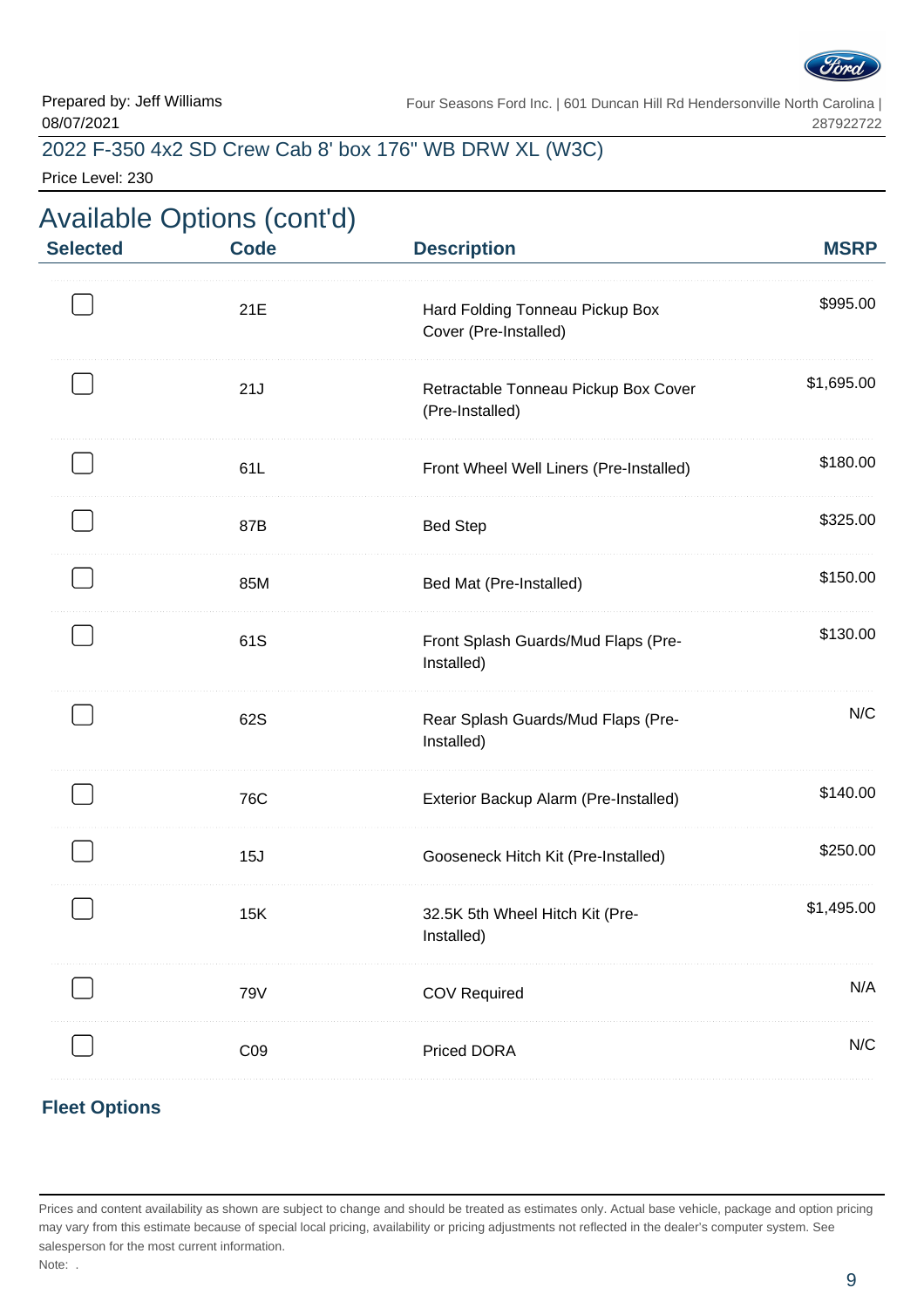

# 2022 F-350 4x2 SD Crew Cab 8' box 176" WB DRW XL (W3C)

Price Level: 230

|                 | <b>Available Options (cont'd)</b>                                        |                                                                                                              |             |
|-----------------|--------------------------------------------------------------------------|--------------------------------------------------------------------------------------------------------------|-------------|
| <b>Selected</b> | <b>Code</b>                                                              | <b>Description</b>                                                                                           | <b>MSRP</b> |
|                 | 17F<br>Requires valid FIN code.                                          | XL Decor Group (LPO)                                                                                         | \$220.00    |
|                 | Includes:<br>- Chrome Front Bumper<br>- Chrome Rear Step Bumper          |                                                                                                              |             |
|                 | 525                                                                      | <b>Steering Wheel-Mounted Cruise</b><br>Control (LPO)                                                        | \$235.00    |
|                 | Requires valid FIN code.                                                 |                                                                                                              |             |
|                 | 942                                                                      | Daytime Running Lamps (DRL) (LPO)                                                                            | \$45.00     |
|                 | Requires valid FIN code.<br>cluster controllable.                        | The non-controllable 942 Daytime Running Lamps (DRL) replace the standard Daytime Running Lamps (DRL) on/off |             |
|                 | 51X                                                                      | Spare Wheel & Tire Delete (LPO)                                                                              | $-$ \$85.00 |
|                 | Requires valid FIN code.<br>Also deletes jack and frame-mounted carrier. |                                                                                                              |             |
|                 | 926                                                                      | Speed Limitation - 65-MPH Governed<br>Top Speed (LPO)                                                        | \$80.00     |
|                 | Requires valid FIN code.                                                 |                                                                                                              |             |
|                 | 927                                                                      | Speed Limitation - 75-MPH Governed                                                                           | \$80.00     |
|                 | Requires valid FIN code.                                                 | Top Speed (LPO)                                                                                              |             |
|                 | <b>18A</b>                                                               | Upfitter Interface Module (LPO)                                                                              | \$295.00    |
|                 | Requires valid FIN code.                                                 |                                                                                                              |             |
|                 | D <sub>9E</sub>                                                          | <b>Built: Kentucky Truck Plant</b>                                                                           | N/C         |
|                 | 311                                                                      | Ship Thru: Dejana                                                                                            | \$0.00      |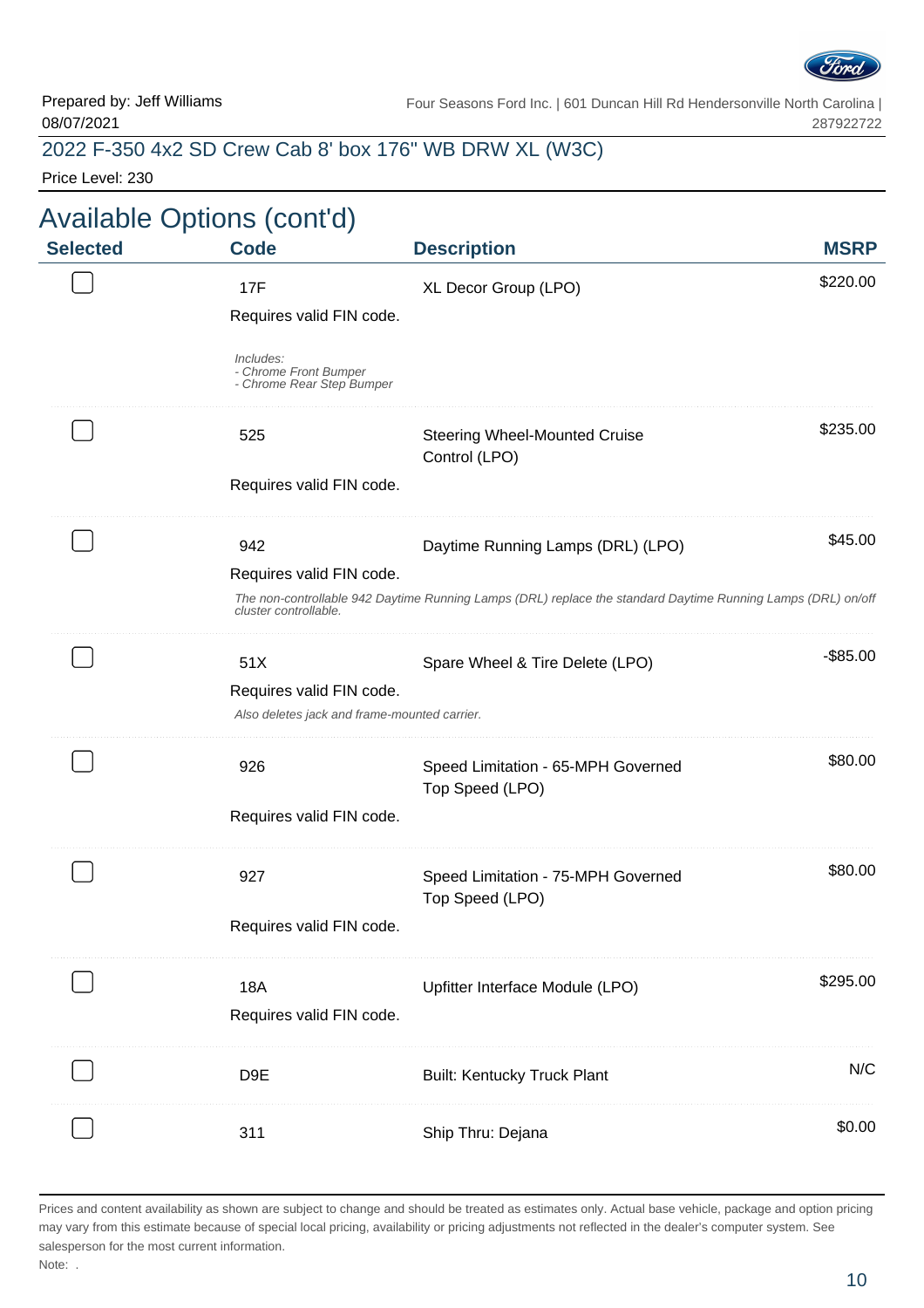

# 2022 F-350 4x2 SD Crew Cab 8' box 176" WB DRW XL (W3C)

Price Level: 230

|                 | <b>Available Options (cont'd)</b> |                                                           |             |
|-----------------|-----------------------------------|-----------------------------------------------------------|-------------|
| <b>Selected</b> | <b>Code</b>                       | <b>Description</b>                                        | <b>MSRP</b> |
|                 | 31S                               | Ship-Thru: Reading Equipment &<br><b>Distribution LLC</b> | N/C         |
|                 | 31A                               | Ship-Thru: Altec                                          | N/C         |
|                 | 31V                               | Ship-Thru: Knapheide Truck Equipment                      | \$0.00      |
|                 | 31C                               | Ship-Thru: Zoresco Equipment                              | \$0.00      |
|                 | 31E                               | Ship-Thru: L&Z Co.                                        | \$0.00      |
|                 | 31L                               | Ship-Thru: Auto Truck                                     | N/C         |
|                 | 31M                               | Ship-Thru: Manning Truck Equipment                        | N/C         |
|                 | 31N                               | Ship-Thru: Monroe Truck Equipment                         | N/C         |
|                 | 31G                               | Ship-Thru: NBC Truck Equipment                            | \$0.00      |
|                 | 313                               | Ship-Thru: National Fleet Services                        | \$0.00      |
|                 | 31B                               | Ship-Thru: Reading Equipment                              | \$0.00      |
|                 | 31P                               | Ship-Thru: Roush Industries                               | \$0.00      |
|                 | 31F                               | Ship-Thru: Venchurs Vehicle System                        | \$0.00      |
|                 | 31W                               | Ship-Thru: Knapheide - IN                                 | N/C         |
|                 | 316                               | Ship-Thru: Westport Dallas Inc                            | \$0.00      |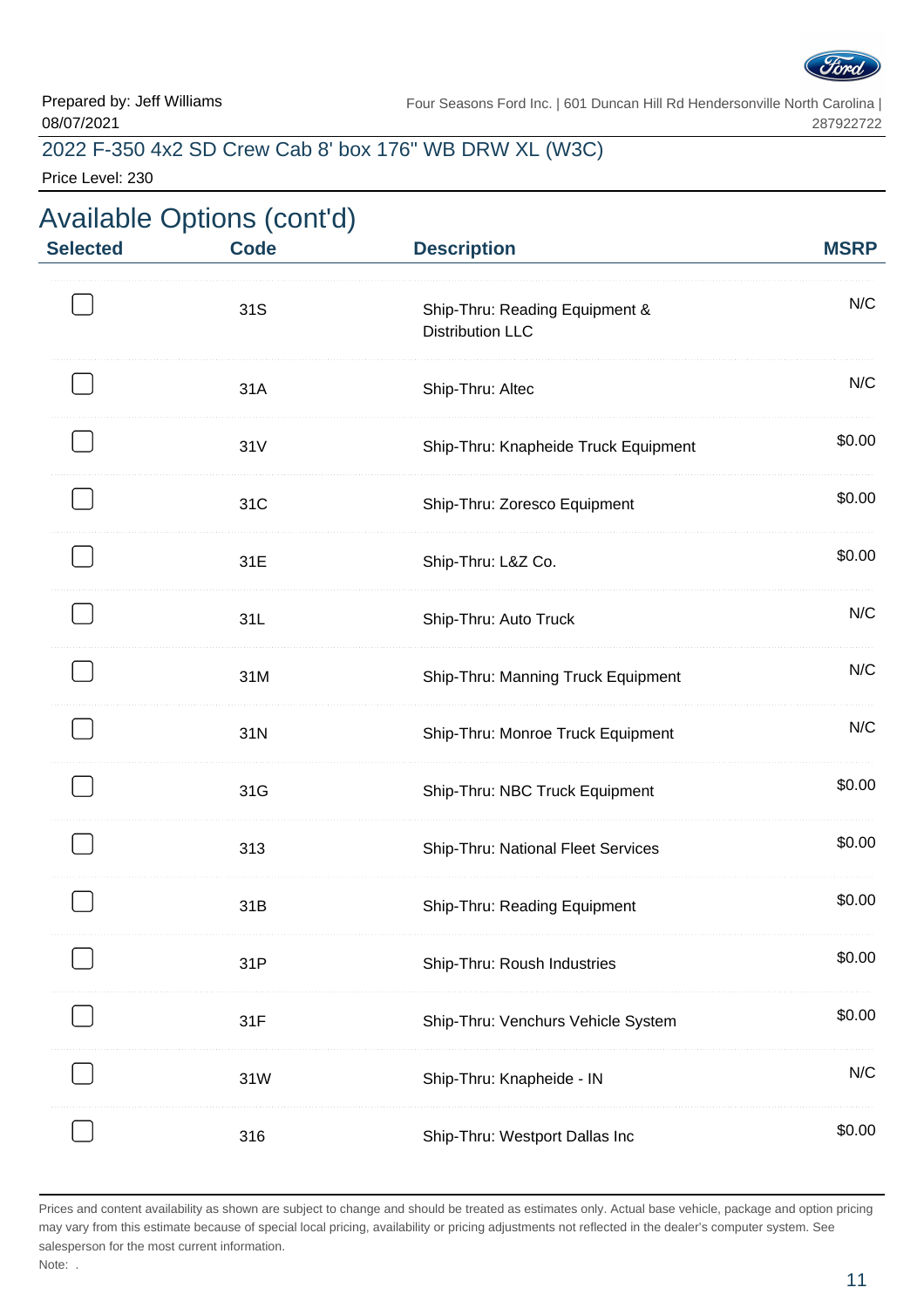

# 2022 F-350 4x2 SD Crew Cab 8' box 176" WB DRW XL (W3C)

Price Level: 230

| <b>MSRP</b> | <b>Description</b>                                                      | <b>Available Options (cont'd)</b><br><b>Code</b> | <b>Selected</b> |
|-------------|-------------------------------------------------------------------------|--------------------------------------------------|-----------------|
| \$0.00      | Ship-Thru: Reading Equipment &<br><b>Distribution</b>                   | 314                                              |                 |
| \$0.00      | Ship-Thru: KC Truck Systems Inc.                                        | 319                                              |                 |
| \$0.00      | Ship-Thru: Alt Fuel Innovations, LLC<br>(AFI)                           | 315                                              |                 |
| N/C         | Ship-Thru: General Truck Body                                           | 31U                                              |                 |
| \$0.00      | <b>Fleet Advertising Credit</b>                                         | <b>FLADCR</b>                                    |                 |
| N/C         | Fleet Final Order Date: TBD                                             | FINAL <sub>2</sub>                               |                 |
| \$0.00      | Ford US National Fleet Incentives Ford<br><b>US National - 5/4/2021</b> | 56M                                              |                 |
| \$355.00    | Vinyl 40/Mini-Console/40 Front Seat<br>(Fleet)                          | L<br>Includes driver's side manual lumbar.       |                 |
| \$615.00    | Cloth 40/Mini-Console/40 Front Seat<br>(Fleet)                          | 4<br>Includes driver's side manual lumbar.       |                 |
| \$130.00    | Halogen Fog Lamps (Fleet)                                               | 595                                              |                 |
| \$245.00    | <b>Reverse Sensing System (Fleet)</b>                                   | 76R<br>Requires valid FIN code.                  |                 |

#### **Emissions**

Prices and content availability as shown are subject to change and should be treated as estimates only. Actual base vehicle, package and option pricing may vary from this estimate because of special local pricing, availability or pricing adjustments not reflected in the dealer's computer system. See salesperson for the most current information. Note: .